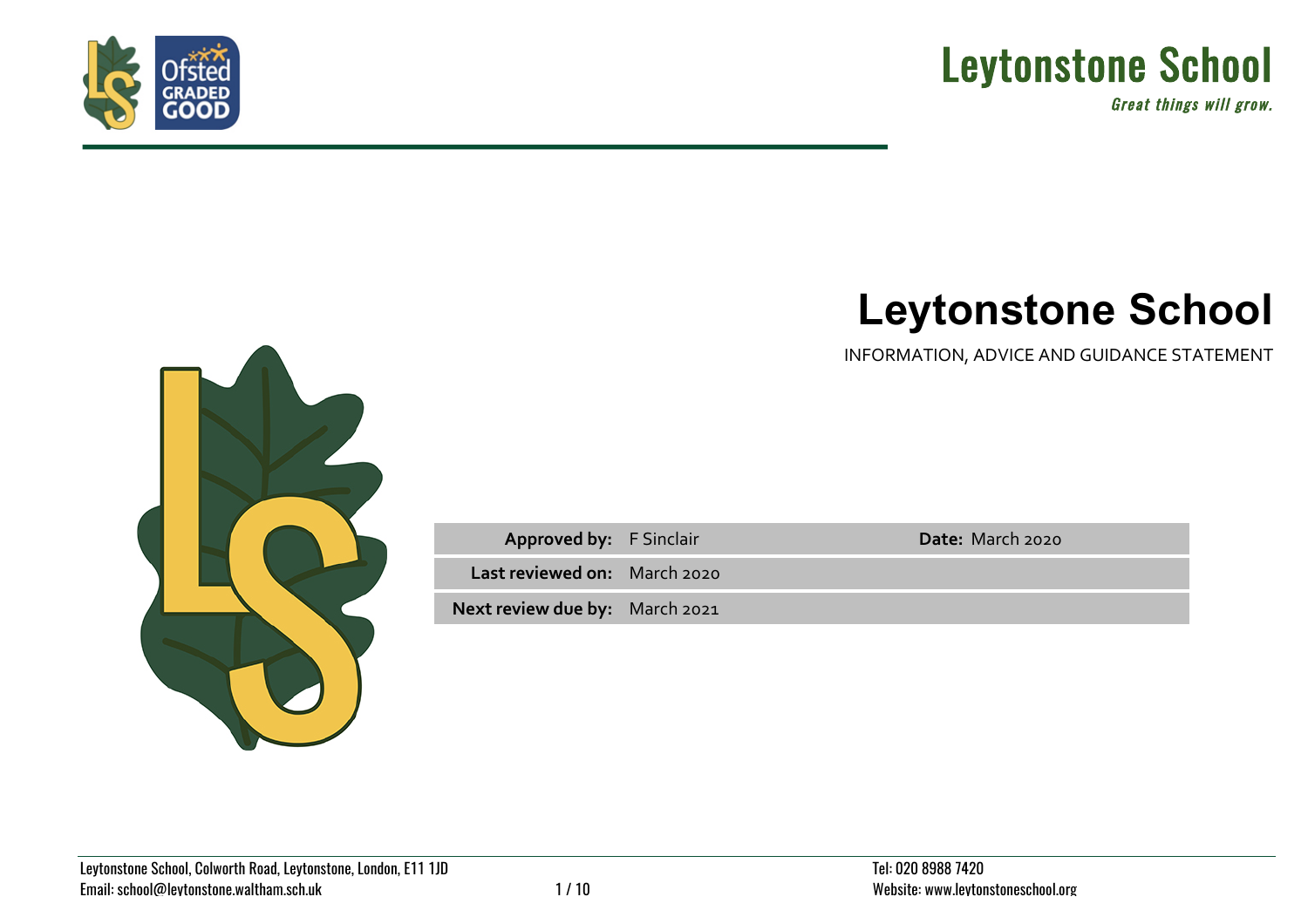## CAREERS at LEYTONSTONE SCHOOL

## Lead: Ms Ebony Lobban Contact details: elobban3.320@lgflmail.org 020 8988 7420 **Careers Co-ordinator: Ms Anita Naggea** Contact Details: anita.naggea@leytonstone.waltham.sch.uk 020 8988 7440

## **Careers-Link Governor: TBC**

## **Vision**

At Leytonstone School careers education is viewed as critical to our young people's success in raising their aspirations and ensuring they are able to become the very best version of themselves they can be. Leytonstone School is committed to providing students with high quality, independent advice and guidance with regards to careers, further and higher education and future life choices.

## **What Students Experience**

Key Stage 3 students are aware of careers stereotypes and of their own personal attributes. They have special assemblies, enterprise days, and speakers from the real world of work and Further & Higher Education, team-building activities and support and guidance when selecting GCSE options. Pupils will also have the opportunity to begin action planning for further education, as well as accessing labour market information through an online platform to prepare all students for post-secondary success in academics, careers and life.

Key Stage 4 students have a deeper understanding of possible pathways post-16 and develop their career management skills, through specific tailored lessons and experiences. In addition to developing action plans through an online platform, they have opportunities to visit careers fairs, Further & Higher Education establishments and encounters with a range of employers, as well as support with applications, interviews and planning. They visit careers fairs and FE awareness events, apprenticeship workshops. We also have visits from alumni, post-16 providers and employers. Year 10 students will have the opportunity to spend up to two days' work shadowing experience placement and all students leave with the ability to make decisions about destinations and future pathways.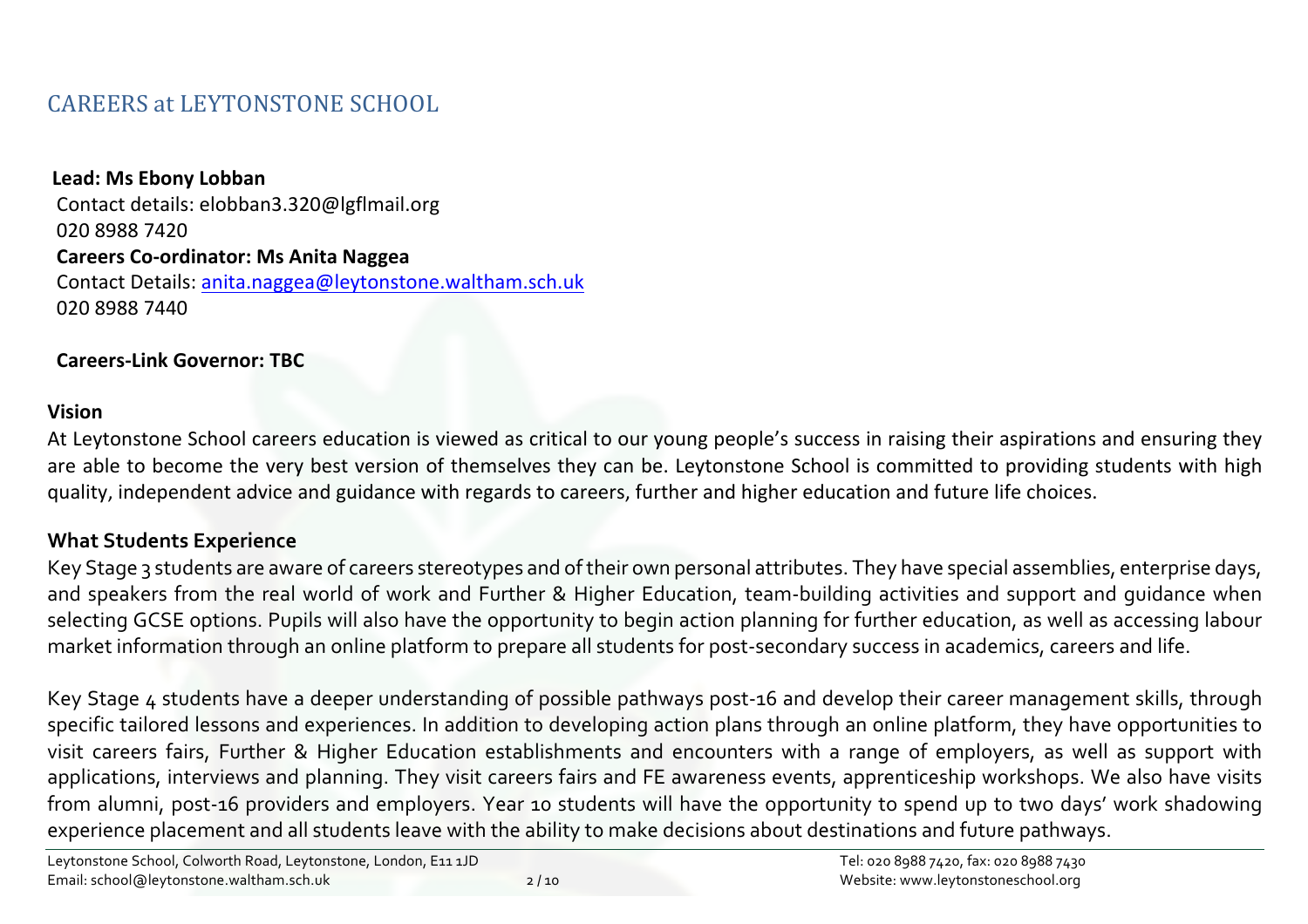To ensure students at Leytonstone School receive the highest quality information, advice and guidance we have put the following into place:

| <b>Statutory Requirement</b>                                                                                                                                                                                                                                                                                                                                                                           | <b>Action</b>                                                                                                                                                                                                                                                         |
|--------------------------------------------------------------------------------------------------------------------------------------------------------------------------------------------------------------------------------------------------------------------------------------------------------------------------------------------------------------------------------------------------------|-----------------------------------------------------------------------------------------------------------------------------------------------------------------------------------------------------------------------------------------------------------------------|
| Every school must ensure that pupils are provided with independent<br>careers guidance from year 8 to year 11                                                                                                                                                                                                                                                                                          | Students have access to individualised careers guidance from an external<br>careers' advisor.                                                                                                                                                                         |
| Every school must ensure that there is an opportunity for a range of<br>education and training providers to access all pupils in year 8 to year 11<br>for the purpose of informing them about approved technical education<br>qualifications or apprenticeships.<br>Every school must publish a policy statement setting out their<br>arrangements for provider access and ensure that it is followed. | The attached careers map outlines current and planned provision on offer at<br>Leytonstone School and includes an extensive and inclusive range of activity for all<br>students.                                                                                      |
| Every school should begin using the Gatsby Benchmarks to improve<br>careers provision now and meet them by the end of 2020.<br>For the employer encounters Benchmark, every school should begin to<br>offer every young person encounters with employers - at least one each<br>year from year 7 to year 11. Some of these encounters<br>should be with STEM employers.                                | The attached careers map outlines current and planned provision on offer at<br>Leytonstone School and includes an extensive and inclusive range of activities for all<br>students.<br>We will monitor this through on-going self-evaluation using the Compass Toolkit |
| Every school should appoint a named person to the role of Careers<br>Leader to lead the careers programme.                                                                                                                                                                                                                                                                                             | Ms Ebony Lobban appointed January 2020                                                                                                                                                                                                                                |

| From September 2018 | Every school will be expected to publish<br>details of their careers programme for | This is contained within this document |
|---------------------|------------------------------------------------------------------------------------|----------------------------------------|
|                     | young people and their parents                                                     |                                        |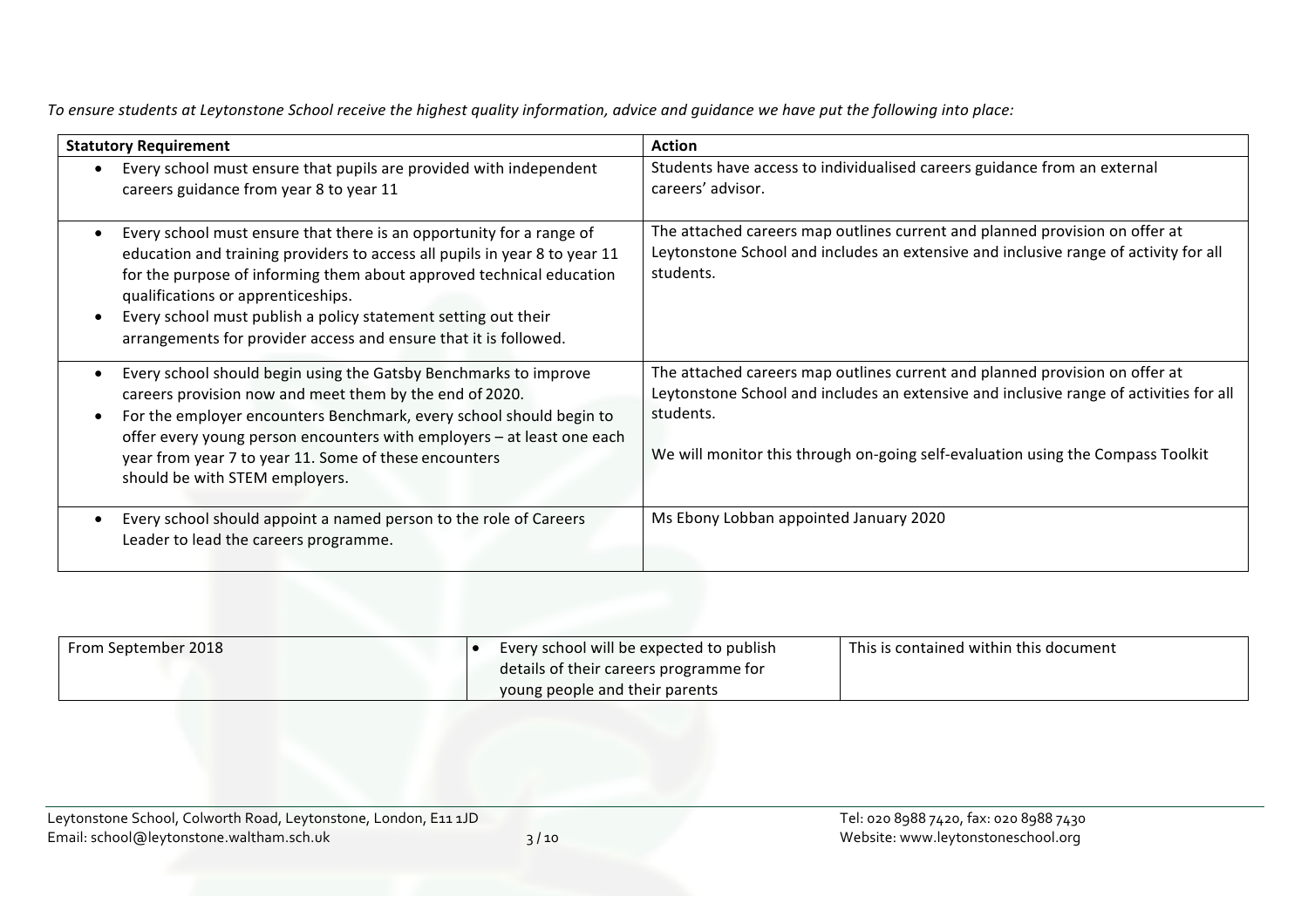## **Gatsby Benchmarks**

In 2018, the government released a new careers strategy and statutory guidance for schools and colleges. It put an increased focus on using the Gatsby Benchmarks as a *framework for best practice around which we can build our own careers provision.* 

#### **The eight Gatsby Benchmarks of Good Career Guidance**

- *1. A stable careers programme*
- *2. Learning from career and labour market information*
- *3. Addressing the needs of each pupil*
- *4. Linking curriculum learning to careers*
- *5. Encounters with employers and employees*
- *6. Experiences of workplaces*
- *7. Encounters with further and higher education*
- *8. Personal guidance*

 *The Careers Map below shows how Leytonstone School is currently and planning to meet the 8 Gatsby Benchmarks*

#### **Careers Map (Gatsby 1)**

| Year group | <b>Main Focus and Learning Outcomes</b>                                                                                                                                               |
|------------|---------------------------------------------------------------------------------------------------------------------------------------------------------------------------------------|
|            | Students explore job areas and are aware of the future pathways accessible to them                                                                                                    |
|            | Students make informed decisions regarding their future pathways and begin to create individual portfolios of experiences                                                             |
|            | Students explore labour market information in thinking about their future pathways. They will make informed and guided decisions about GCSE<br>options and further education pathways |
| 10         | Students have had meaningful encounters with further and higher education establishments; Every student has a supported work placement<br>opportunity                                 |
|            | Students are supported in successful and appropriate transition to further education or training                                                                                      |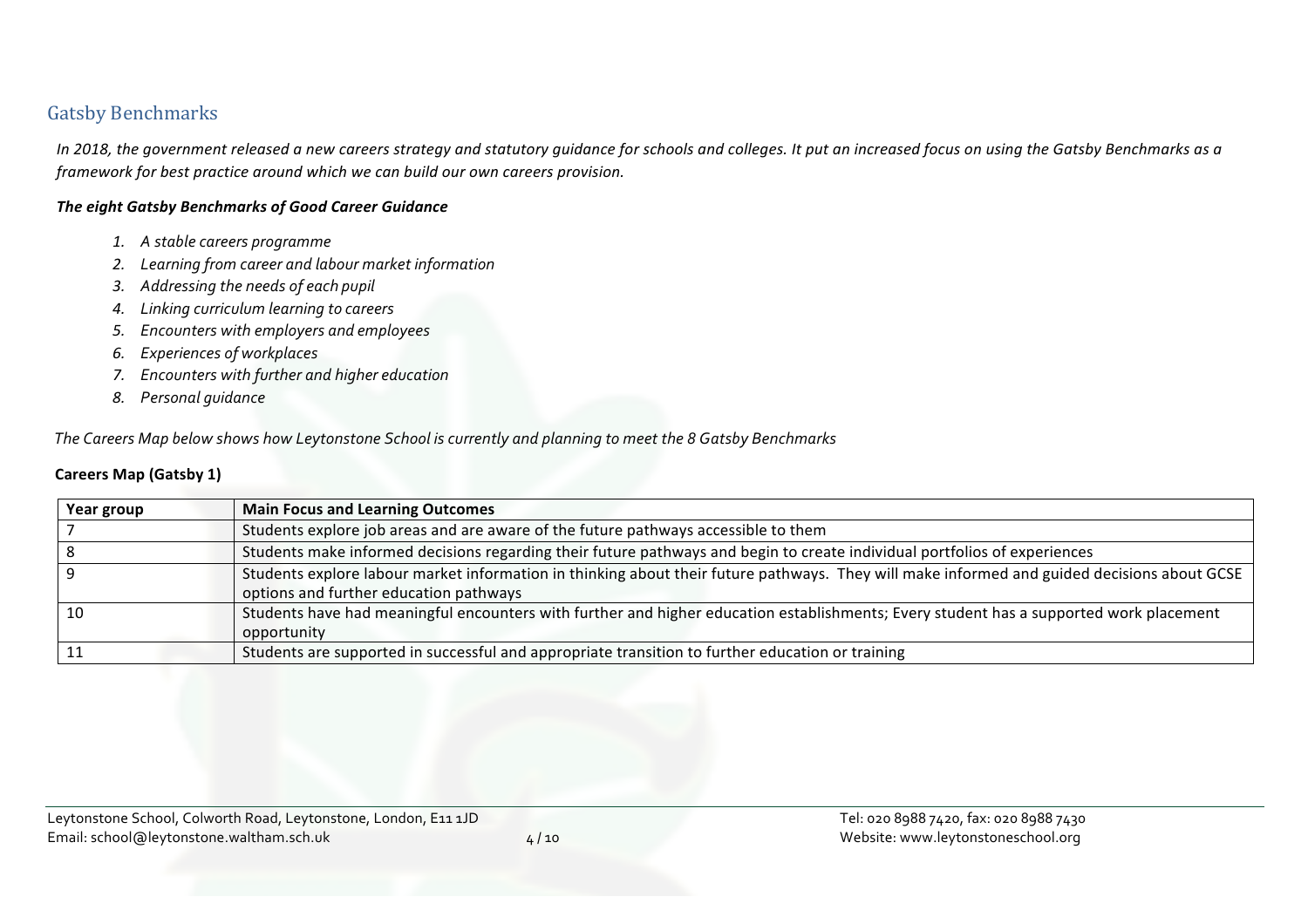| <b>ACTIVITY</b>                                                  | <b>WHEN</b>                                      | <b>LEAD/FACILITATOR</b>                                      | <b>Yr</b><br>7 | Yr<br>8 | Yr<br>9 | Yr<br>10 | Yr<br>11 | <b>NOTES</b>                                                                                 | <b>Gatsby</b><br><b>Benchmark</b> |
|------------------------------------------------------------------|--------------------------------------------------|--------------------------------------------------------------|----------------|---------|---------|----------|----------|----------------------------------------------------------------------------------------------|-----------------------------------|
| <b>Assemblies</b>                                                | Throughout<br>Year                               | Careers Lead, Heads of year<br>and Subject                   | Y              | Y       | Y       | Y        | Y        | <b>Focus on STEM</b>                                                                         | 2, 3                              |
| <b>PSHE</b>                                                      | Throughout<br>Year                               | <b>PSHE Co-ordinator/</b><br><b>Careers Lead</b>             | Y              | Y       | Y       | Y        | Y        | <b>Careers focus</b><br>embedded into<br>form time and<br>delivered during<br>drop down days | 2, 4                              |
| Individual Careers Guidance Interviews                           | Summer Term Yr<br>10 to December<br><b>Yr 11</b> | <b>Careers Co-ordinator</b>                                  |                |         |         | Y        | Y        | With external<br>independent careers<br>advisor                                              | 3, 8                              |
| <b>Subject assemblies</b>                                        | Year 9<br>Autumn/Spring<br><b>Term</b>           | <b>Curriculum Careers Co-</b><br>ordinators                  |                |         | Y       |          |          | Supports Yr 9 Option<br><b>Choice Process and Yr</b><br>11 transition                        | 2, 4                              |
| Drop in sessions with Careers Advisor                            | <b>Ongoing</b>                                   | <b>Careers Co-ordinator</b>                                  |                | Y       |         | Y        | Y        |                                                                                              | 3, 8                              |
| <b>Work Shadowing Opportunity</b>                                | July Yr 10                                       | <b>Careers Lead</b>                                          |                |         |         | Y        |          | TBC 2 day placement                                                                          | 5, 6                              |
| <b>Preparing For Transition assembly</b><br>(students)           | June Yr 10,<br>September Yr<br>11                | Careers Lead / Head of Year /<br><b>Careers Co-ordinator</b> |                |         |         | Y        | Y        | Pathways available;<br>how to investigate;<br>how to apply                                   | 3, 8                              |
| <b>Preparing For Transition assembly (parents</b><br>and carers) | June Yr 10 /<br><b>Autumn Y11</b>                | Careers Lead / Head of Year                                  |                |         |         | Y        | Y        | Pathways available;<br>how to investigate;<br>how to apply                                   | $\overline{3}$                    |

Leytonstone School, Colworth Road, Leytonstone, London, E11 1JD Tel: 020 8988 7420, fax: 020 8988 7430 Email: school@leytonstone.waltham.sch.uk 5 / 10 Website: www.leytonstoneschool.org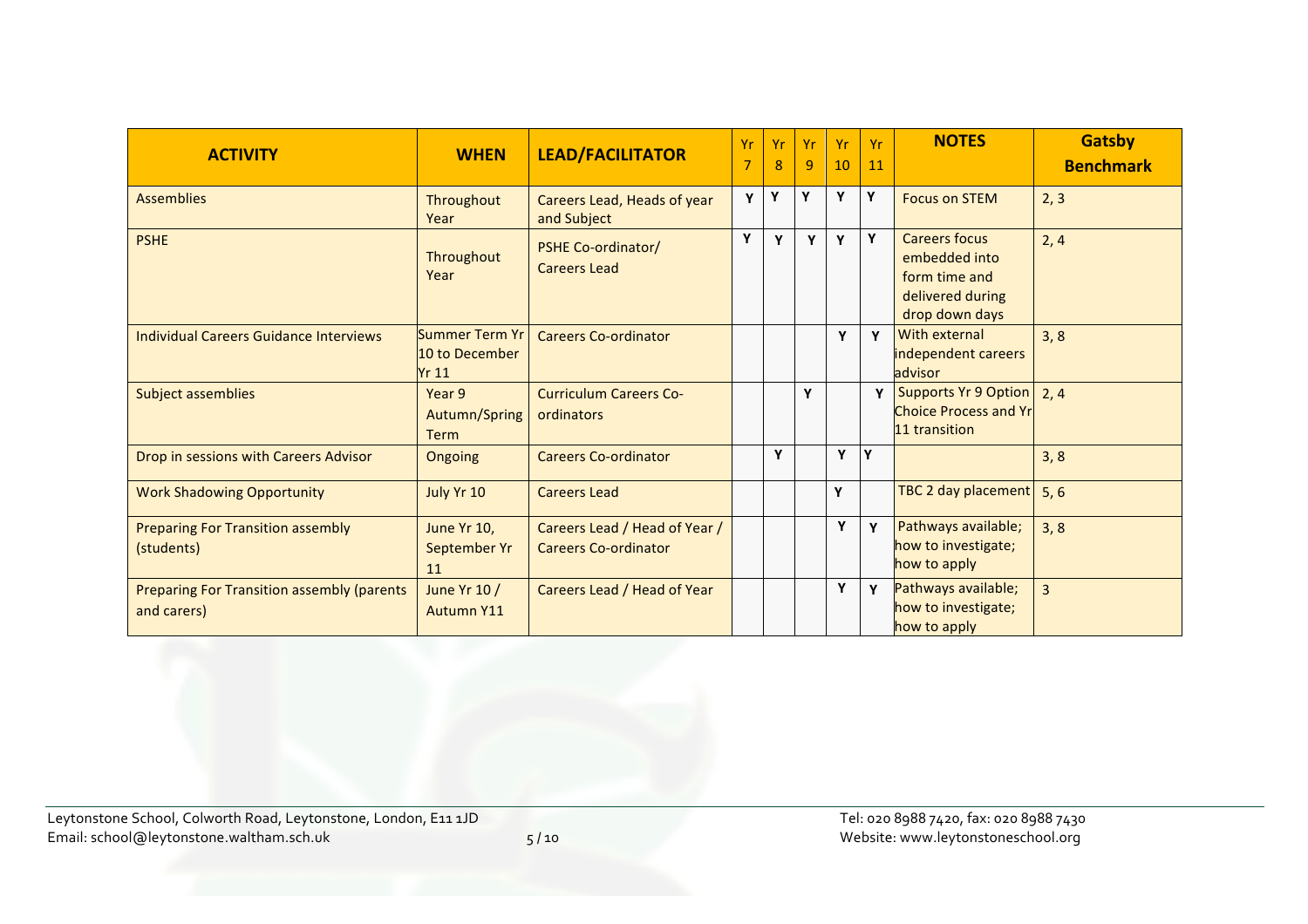| Skills London careers event                          | <b>November</b><br>2020 - TBC | <b>Careers Lead</b>                           |   |   |   |   |             |                                                                  | 5, 7           |
|------------------------------------------------------|-------------------------------|-----------------------------------------------|---|---|---|---|-------------|------------------------------------------------------------------|----------------|
| <b>HE</b> visits                                     | <b>Summer Term</b>            | <b>Careers Lead</b>                           |   |   | Y | Υ |             |                                                                  | $\overline{7}$ |
| Support with apprenticeship<br>applications          | January - March<br>Yr11       | <b>Careers Lead / Careers</b><br>Co-ordinator |   |   |   |   |             | Includes workshop<br>led by DWP                                  | 3, 8           |
| Interview preparation - Mock<br><b>Interview Day</b> | November Yr<br>11             | <b>Careers Lead / Careers</b><br>Co-ordinator |   |   |   |   |             | Opportunity to<br>receive feedback<br>from external<br>employers | 3, 8           |
| Internally arranged careers fair                     | October                       | <b>Careers Co-ordinator</b>                   |   |   |   | Y | $\mathbf v$ |                                                                  | 5, 7           |
| <b>FE</b> assemblies                                 | Throughout<br>Year            | <b>Careers Co-ordinator</b>                   |   |   |   | Y | $\mathbf v$ |                                                                  | $\overline{7}$ |
| <b>Career Pathway Speakers</b>                       | Throughout<br>Year            | <b>Careers Lead</b>                           |   |   |   | Y |             | 2019-20: Finance,<br>Law, Medicine                               | 2, 5           |
| <b>Curriculum Careers Activities</b>                 | Throughout<br>Year            | <b>Careers Curriculum</b><br>Champions        | Υ | Υ | Y | Y |             | <b>STEM Club, Finance</b><br>Workshop                            | 3, 5           |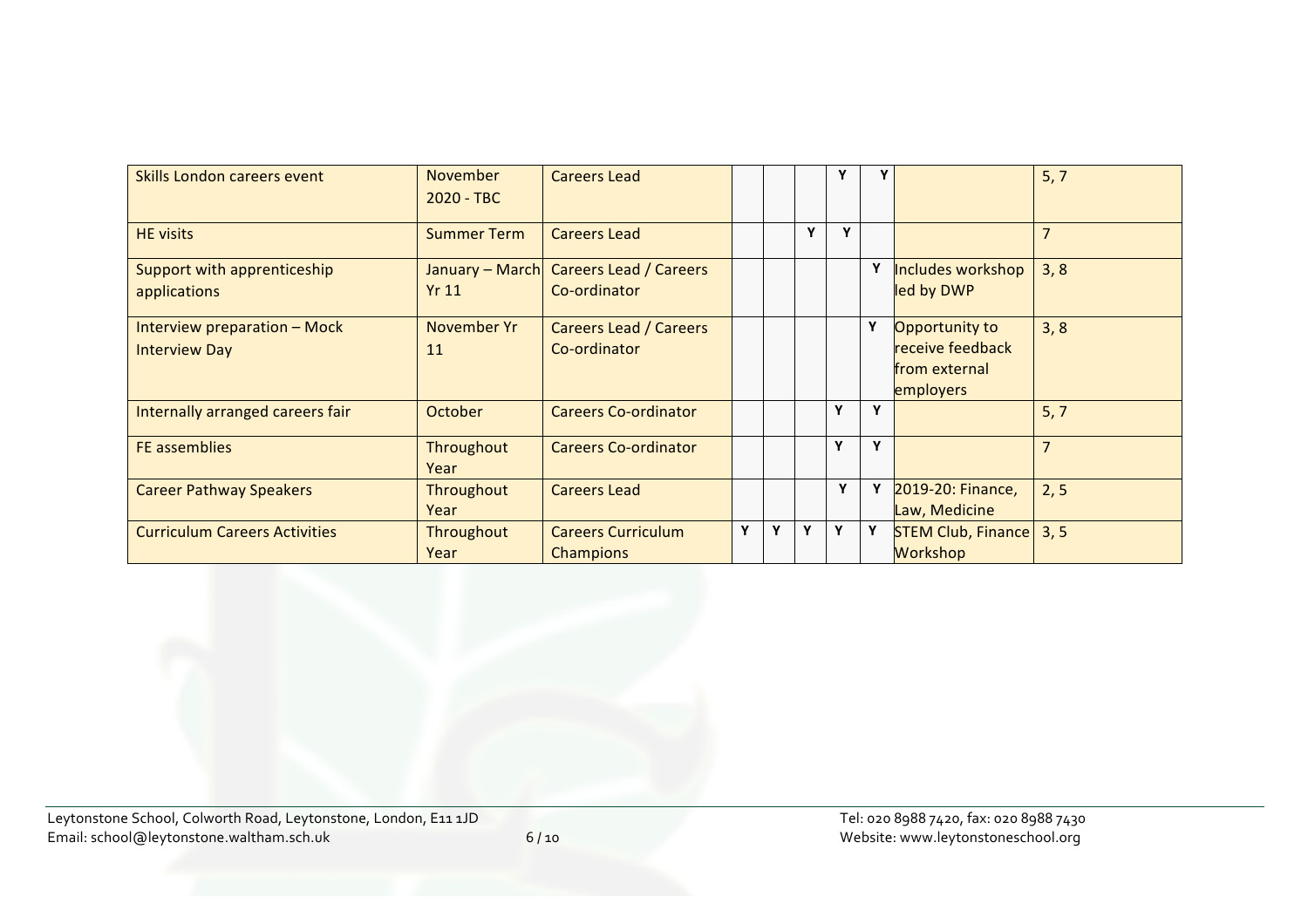| Xello online careers package<br>sessions and remote access<br>allowing students to<br><b>Research careers</b><br>Research FE (and HE)<br>institutions and<br>apprenticeships.<br><b>Build applications/document</b><br>experience for personal<br>statements. | Ongoing                                                       | <b>Careers Lead/Form</b><br><b>Tutors</b>                      | Y | Υ | Y | Υ | Υ | <b>Roll out March</b><br>2020 | 1, 2, 3, 5, 8 |
|---------------------------------------------------------------------------------------------------------------------------------------------------------------------------------------------------------------------------------------------------------------|---------------------------------------------------------------|----------------------------------------------------------------|---|---|---|---|---|-------------------------------|---------------|
| Extra-curricular opportunities publicised<br>via a newsletter. Tutor team<br>encourage students to take up<br>opportunities, support in applications<br>and track attendance at events.                                                                       | Ongoing.<br><b>Newsletter</b><br>released every<br>half term. | Careers Lead, Head of<br>Year, Curriculum Careers<br>Champions | Y | Y | Y | Y | Y |                               | 5, 6          |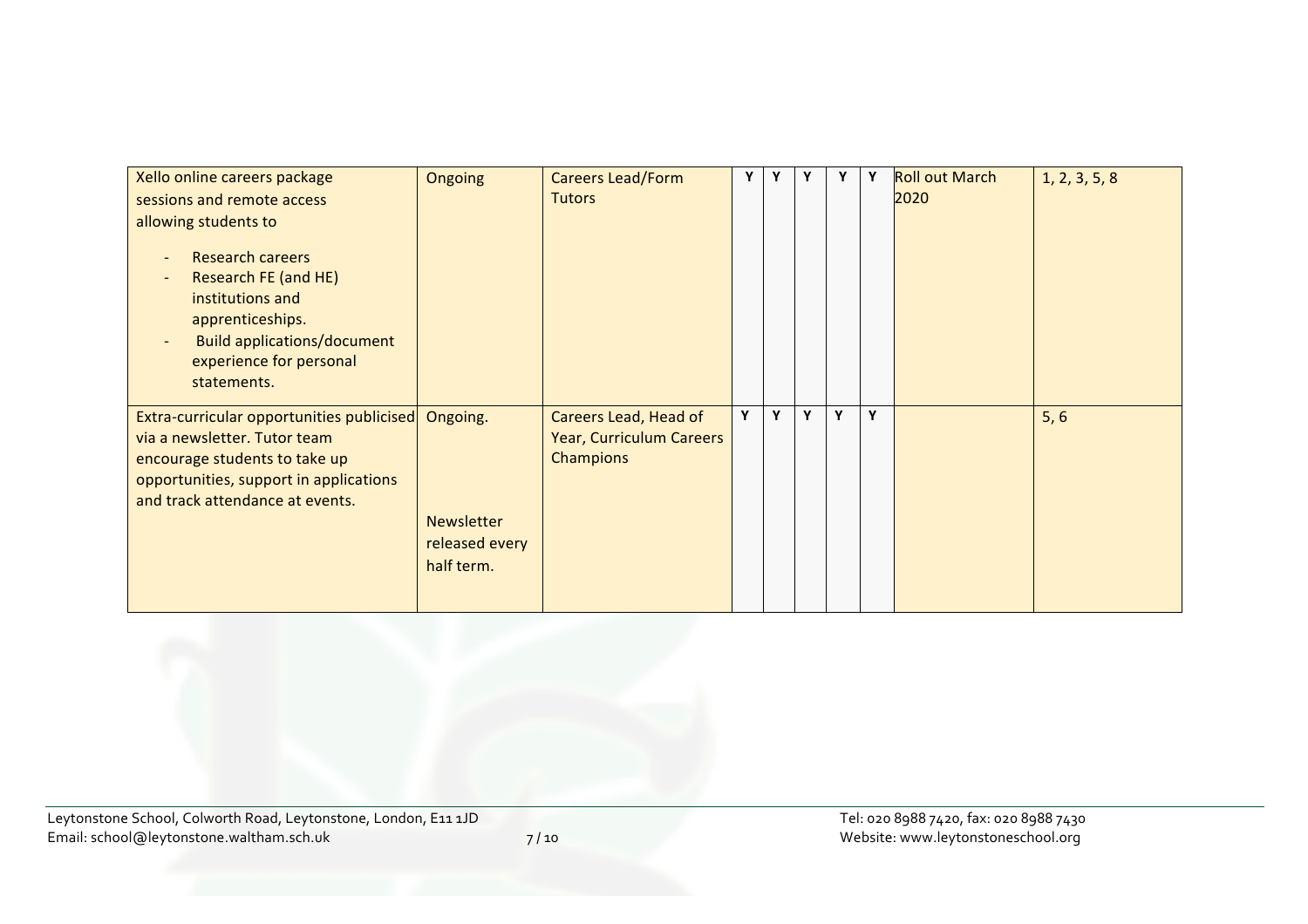

# Leytonstone School

Great things will grow.

## Additional targeted provision

| <b>Cohort</b>                           | <b>Learning Objective</b>                                                                       | <b>Activities</b>                                                                             | <b>Gatsby Benchmark</b> | <b>When</b>              | <b>Who</b>                                                      |
|-----------------------------------------|-------------------------------------------------------------------------------------------------|-----------------------------------------------------------------------------------------------|-------------------------|--------------------------|-----------------------------------------------------------------|
| <b>SEND Students</b>                    | Ensure a successful school<br>to work/HE transition                                             | <b>Visits to FE</b><br>and<br>workplace                                                       | 3, 6, 8                 | Terms 1 and 2 of Year 11 | <b>Careers Lead/ Learning</b><br><b>Support assistants</b>      |
|                                         | Ensure appropriate<br>pathways are accessible<br>for all students                               | Careers guidance<br><i>interviews</i>                                                         | 3, 8                    | Ongoing                  | <b>Careers Advisor/ Learning</b><br><b>Support assistants</b>   |
|                                         | <b>Supportive Interview</b><br>experience                                                       | Interviews with<br>external contacts                                                          | 8                       | Term 1 of Year 11        | <b>Careers Lead/Learning</b><br><b>Support assistants</b>       |
| <b>Higher Attaining Students</b>        | Increase awareness of HE<br>opportunities including<br>Oxbridge                                 | Oxbridge visits                                                                               | 3, 7                    | Summer Term Yr 10        | <b>Careers Lead/Head of Year</b>                                |
| <b>Pre-NEET and Children in</b><br>Care | Reduce the number of<br>young people that end up<br>not in education,<br>employment or training | Interviews with<br><b>Careers Adviser;</b><br>Targeted visits to<br>FE, training<br>providers | 3, 8                    | Ongoing                  | <b>Careers Co-</b><br>ordinator/Careers<br>Advisor/Head of Year |

Useful websites to support independent research into careers and routes into the world of work using accurate, up to date Labour Market Information:

**www.icould.com www.careerpilot.org www.nationalcareers.direct.gov.uk www.careersbox.co.uk www.targetcareers.co.uk**

Leytonstone School, Colworth Road, Leytonstone, London, E11 1JD Laytonstone Buildings and Patrick Sedan Tel: 020 8988 7420 Email: school@leytonstone.waltham.sch.uk 8 / 10 Website: www.leytonstoneschool.org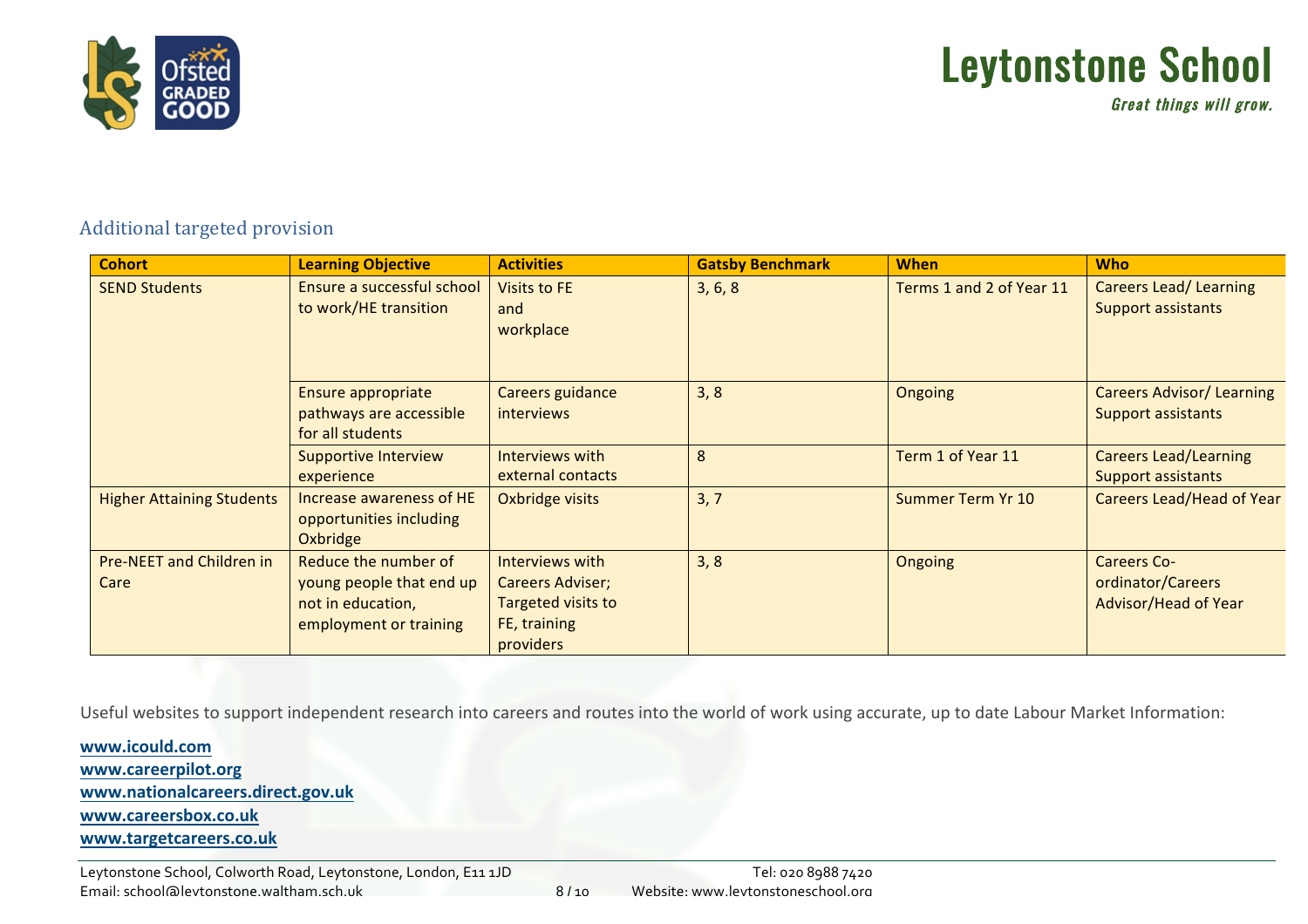#### **www.amazingapprenticeships.com**

www.gov.uk/apply-apprenticeships

www.notgoingtouni.co.uk

https://university.which.co.uk/advice/a-level-choices/six-things-you-need-to-know-before-making-your-a-level-choices Information on researching and choosing which A levels to take and what they lead on to

www.russellgroup.ac.uk/informed-choices information and advice on best subject choices for university courses

http://university.which.co.uk/advice/a-level-choices/what-are-btecs BTECs are an increasingly popular alternative to A-levels as a route to university - here's what you need to know about the qualifications

## **Can you help?**

We are always looking for facilitators from Industry who can attend our events and work with students on activities based around the world of work and Business. If you are a business wanting to create links with schools and work with young people, then we'd love to hear from you. For more information contact Ebony Lobban *elobban3.320@lgflmail.org 020 8988 7420*

## **Careers Provider Access Policy Statement**

This policy statement sets out the school's arrangements for managing the access of providers to pupils at the school for the purpose of giving them information about the provider's education or training offer. This complies with the school's legal obligations under Section 42B of the Education Act 1997.

A provider wishing to request access should contact either: Careers Lead: Ebony Lobban elobban3.320@lgflmail.org 020 8988 7420 or Careers Co-ordinator Anita Naggea anita.naggea@leytonstone.waltham.sch.uk 020 8988 7440

> or Senior Leader: Brandon Hughes bhughes20.320@lgflmail.org 020 8988 7420 ext. 478

We can make the main hall, classrooms or the Learning Resource Centre available for discussions between the provider and students, as appropriate to the activity. The school will also make available AV and other specialist equipment to support provider presentations if necessary. This will all be discussed and agreed in advance of the visit with the Careers Lead or a member of their team.

Providers are welcome to leave a copy of their prospectus or other relevant course literature for inclusion in our Careers Library.